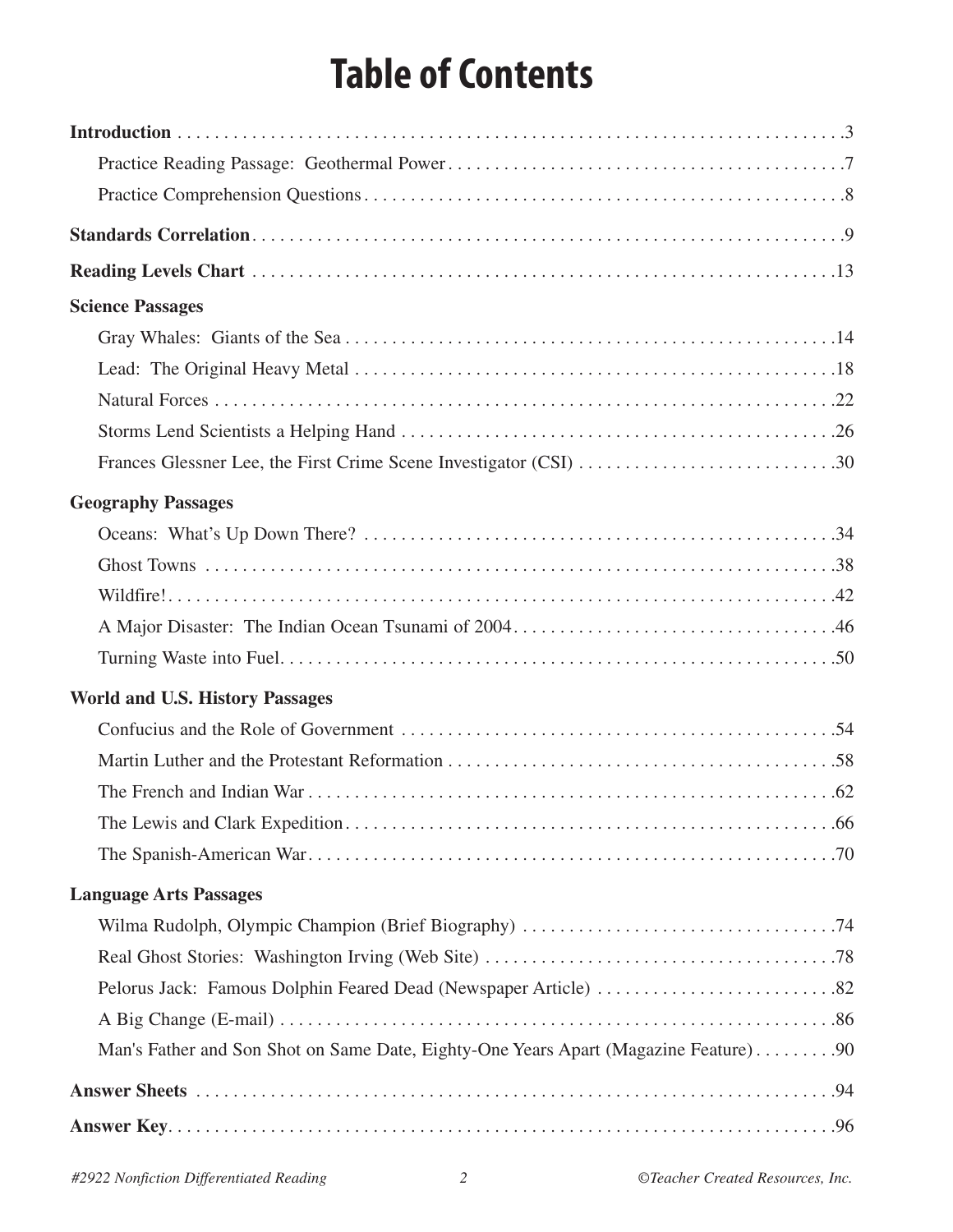

Millions watch the *CSI* shows each week. They are some of the most popular television series of all time. Finding clues to figure out who did a murder is called forensic science. It is one of the hottest college degrees today. Each year, thousands of students take classes. They want to learn how to analyze a crime scene.

The very first crime scene investigator, or CSI, was a grandma. Her name was Frances Glessner Lee. She started Harvard's department of legal medicine. In 1936, she paid the first full-time teacher's salary. It was the nation's first program for forensic science.

In 1878, Lee was born. Her family was rich. When she grew up, she asked to go to college. At that time, most women did not go to college. Her family said no. At last, in 1930, she went to school. She was fifty-two.

Lee hated that some murders did not get solved. She believed that there was a way to solve them. As a child, she had read and reread the Sherlock Holmes' stories. She admired Holmes' keen observational skills. Lee wanted the police to use such skills to solve real crimes. She thought that the best way to do this was to recreate crime scenes in miniature. Then, they could be studied.

Lee studied real crime scenes. She became an expert. Soon, police departments around the nation asked for her help. They wanted her to train their detectives. So she made tiny crime scenes. She called them Nutshell Studies dioramas. She used them to teach officers to find clues. Some were based on real crime scenes. Most were a combination of crime scenes. Lee read about crime all of the time. She found it easy to reinvent crimes.

It took Lee months to make each diorama. She made about three each year. She bought tiny furniture. It came from around the globe. She made many of the things and each doll herself. She had a carpenter who made exact pieces of furniture. He made the rooms or



**Frances Glessner Lee**

buildings, too. He lived in a house on Lee's estate. Lee spent a lot on each diorama: each one cost what a home did at that time! Each one had clues. They pointed to what had occurred.

As an **heiress**, Lee had a lot of money. She held free classes for the police. First, a diorama was put in a room. Next, the police had a limited amount of time to take notes about what they saw in it. Then, they discussed it with each other and Lee. It was not as important to solve the case as it was to find clues that might be related to the crime.

The New Hampshire State Police said that Lee helped them to understand crime. They made her an honorary captain. It's hard to assess the depth of Lee's contribution to forensic science. The ripples keep going now. Today, the Maryland Medical Examiner's Office owns all eighteen of her Nutshell Studies dioramas. They are still used in crime scene evaluation classes.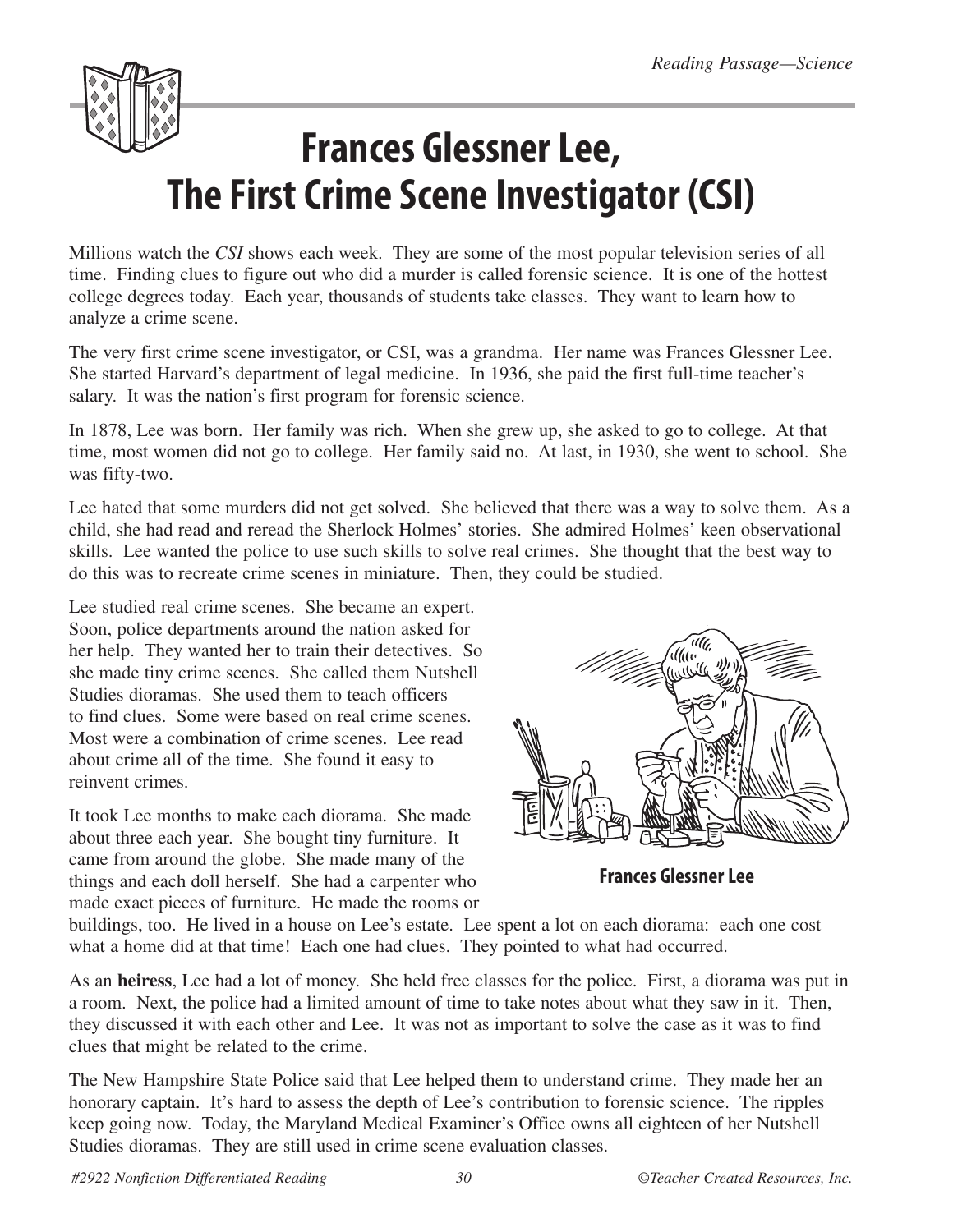

The *CSI* shows are some of the most popular television series ever. Finding the clues to figure out who committed a murder is called forensic science. In part due to *CSI*'s popularity, forensic science is one of the hottest college degrees today. Each year, thousands of students enroll in classes. They want to learn how to analyze a crime scene.

Few people know that the very first crime scene investigator, or CSI, was a grandma. Her name was Frances Glessner Lee. She started Harvard's department of legal medicine in 1936. She paid the first full-time professor's salary. It was the nation's first program for forensic science.

In 1878, Lee was born into a rich family. When she grew up, she asked to go to college. But at that time, most women did not earn college degrees. Her family said she could not go. Finally, in 1930, she defied them and went to school. She was fifty-two.

Lee hated that some murders went unsolved. She thought that there was a scientific way to solve them. From the time she was a child, she had read and reread the Sherlock Holmes' stories. She wanted to teach the police to use Holmes' keen observational skills to solve real crimes. She decided that the best way to do this was to recreate crime scenes in miniature. Then, they could be studied in detail.

Lee studied real crime scenes. She became an expert. Soon, police departments around the nation asked her to train their detectives. So she made miniature crime scenes. She called them Nutshell Studies dioramas. Then, she used them to teach officers to find evidence. Some of them were based on real crime scenes. Most were a combination of crime scenes. Lee read about crime all of the time. She found it easy to reinvent realistic crimes.

It took Lee months to make each diorama. She finished about three each year. She bought miniature furniture from around the globe. She made many of the items and every doll herself. She had a carpenter who made exact pieces of furniture and the rooms or buildings. He lived



**Frances Glessner Lee**

in a house on Lee's estate. Lee spared no expense: each diorama cost what a home did at that time. Each one had subtle clues that pointed to what had occurred.

As an **heiress**, Lee did not need money. She held seminars for the police for free. First, a diorama was placed in a room. Next, the police had a limited amount of time to take notes about what they observed in it. Then, they came back to discuss it with each other and Lee. More important than solving the case was learning to recognize evidence that might be important to the crime.

The New Hampshire State Police felt that Lee advanced their ability to understand crime so much that they made her an honorary captain. It's hard to assess the depth of Lee's contribution to forensic science. The ripples continue today. Today, the Maryland Medical Examiner's Office owns all eighteen of her Nutshell Studies dioramas. Even now they are used in crime scene evaluation classes.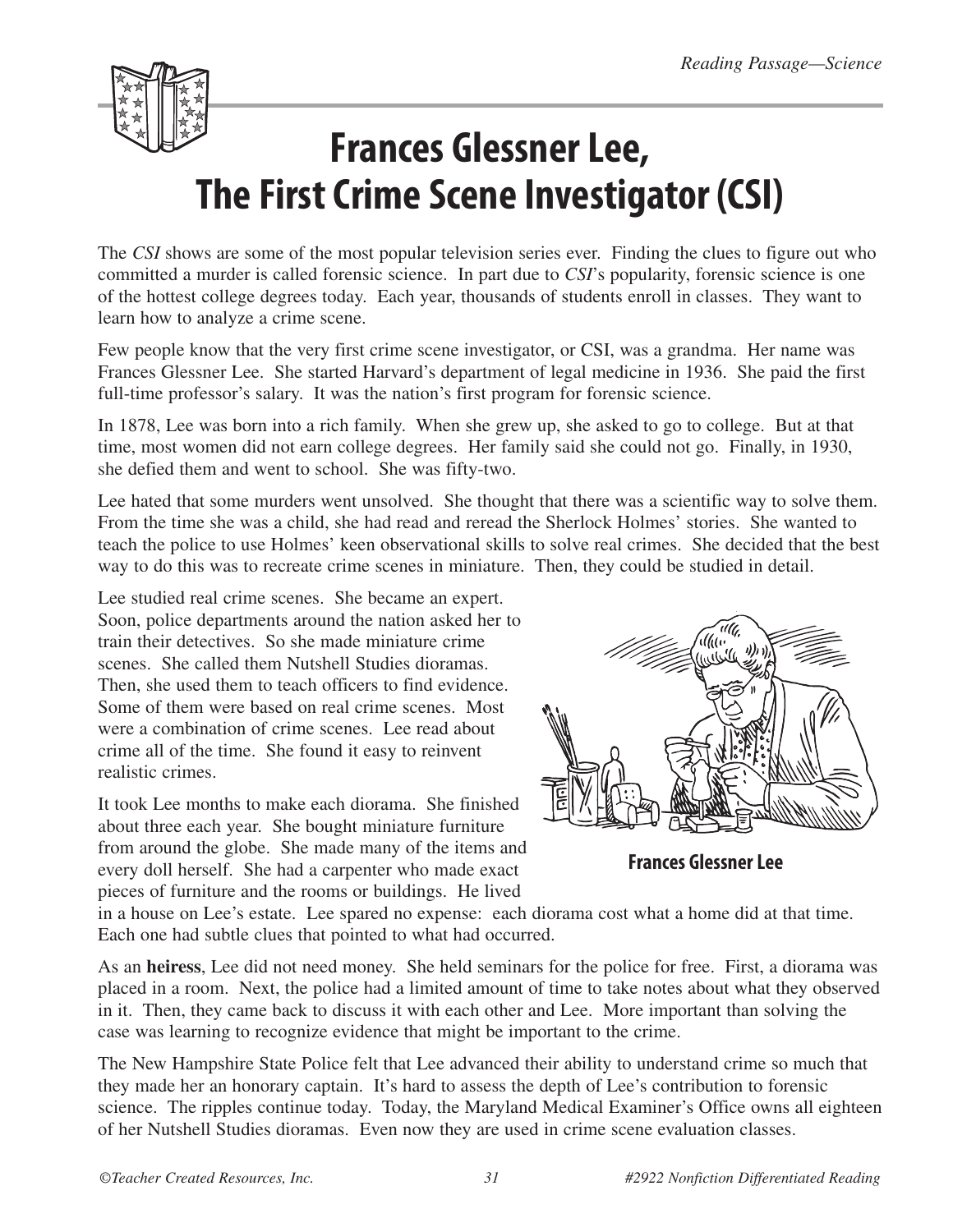

The *CSI* shows are some of the most popular television series ever. Following the clues to determine who committed a murder is called forensic science. Forensic science is one of the hottest college degrees today. Each year, thousands of students enroll in classes to learn how to evaluate a crime scene.

Few people know that the very first crime scene investigator, or CSI, was a grandmother named Frances Glessner Lee. She started Harvard's department of legal medicine in 1936 by paying the first full-time professor's salary. It was the nation's first program for forensic science.

In 1878, Lee was born into a wealthy family. When she grew up, she wanted to attend college. However, back then, it wasn't "ladylike" to earn a college degree. Her family refused to let her go. Finally, in 1930, she defied them and went to school when she was fifty-two.

Lee hated that some murders went unsolved. She was convinced that there was a scientific way to solve them. From the time she was a child, she had read and reread the Sherlock Holmes' stories. She wanted to create a way for the police to use Holmes' keen observational skills to solve actual crimes. She decided that the best way to do this was to recreate crime scenes in miniature so that they could be studied in detail.

Lee studied real crime scenes until she became an expert. Soon, law enforcement officials requested that she train their detectives. So Lee made miniature crime scenes that she called Nutshell Studies dioramas. She used them to teach officers to identify evidence. Some of them were based on real crime scenes. Most were a combination of crime scenes. Lee read about crime all of the time, so she could easily reinvent grisly crimes.

Lee spent months making each diorama, completing about three each year. She bought miniature furniture from all over the world. She made many of the items and every doll victim. She hired a carpenter who made exact pieces of furniture and the rooms or buildings. He



**Frances Glessner Lee**

lived in a house on her estate. Lee spared no expense: each diorama cost what a home did at that time! Each one had subtle clues that pointed to what had occurred.

As an **heiress**, Lee needed no money. She held seminars for the police for free. A diorama was placed in a room, and the police officers had a limited amount of time to take notes about what they observed. Then, they discussed the clues with each other and Lee. More important than solving the case was learning to recognize evidence that might be related to the crime.

The New Hampshire State Police felt that Lee so advanced their ability to understand crime that they made her an honorary captain. It's hard to assess the depth of Lee's contribution to forensic science. The ripples continue today. Today, all eighteen of her Nutshell Studies dioramas are housed in the Maryland Medical Examiner's Office. They are still used in crime scene evaluation classes.